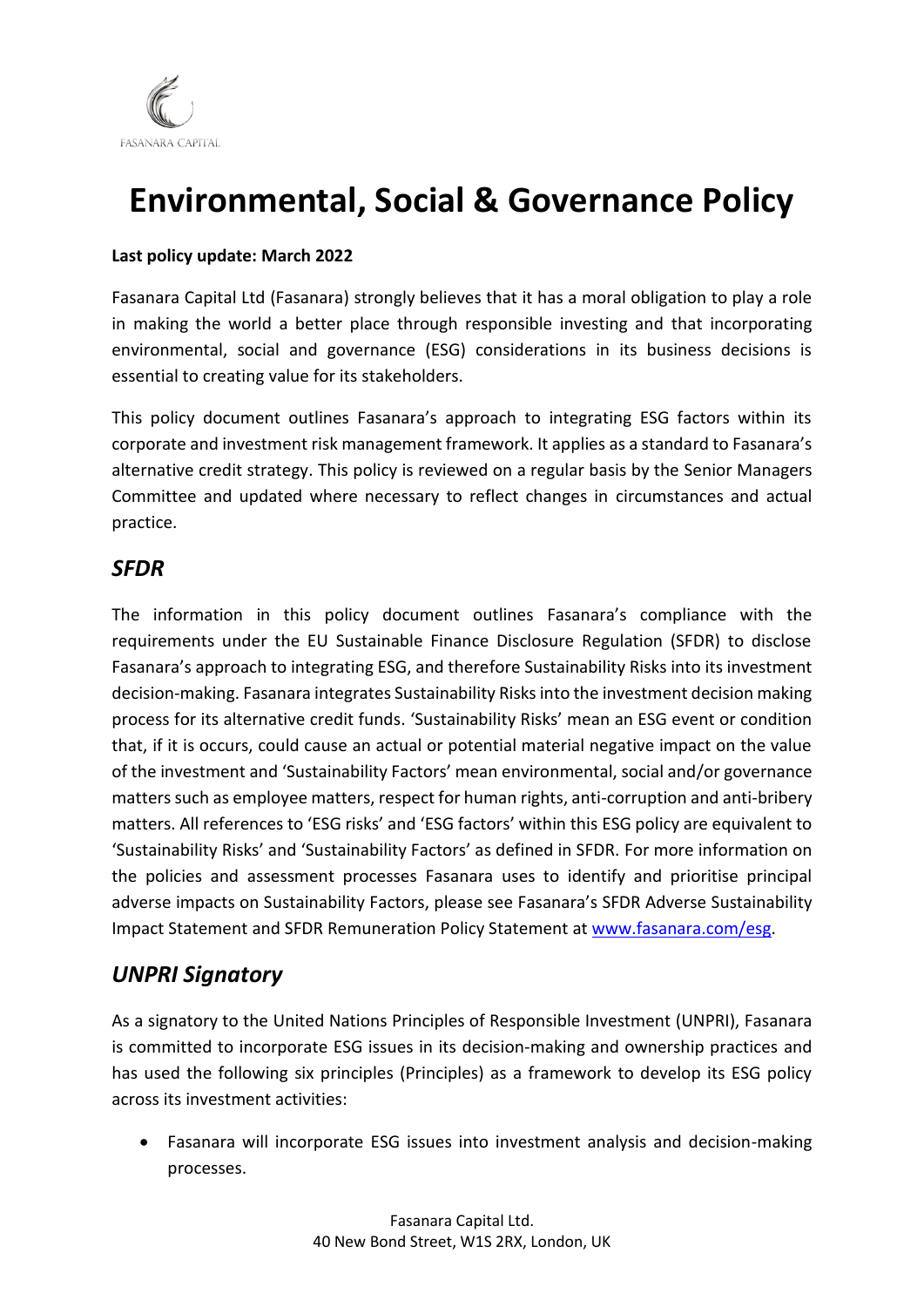

- Fasanara will be active owners and incorporate ESG issues into its ownership policies and practices.
- Fasanara will seek appropriate disclosure on ESG issues by the entities in which it invests.
- Fasanara will promote acceptance and implementation of the Principles within the investment industry.
- Fasanara will work together with the UNPRI and other signatories to enhance its effectiveness in implementing the Principles.
- Fasanara will report on its activities and progress towards implementing the Principles.

Fasanara also supports the UN Social Development Goals (SDGs) [\(https://www.unglobalcompact.org/sdgs\)](https://www.unglobalcompact.org/sdgs) with a particular focus on SDGs:

- 1 (*End Poverty*)
- 3 (*Good Health and Well Being*)
- 5 (*Gender Equality*)
- 7 (*Affordable and Clean Energy)*
- 8 (*Economic Growth*)
- 10 (*Reduced Inequalities*)
- 11 (*Sustainable Cities and Communities*)
- 12 (*Responsible Consumption and Production*)
- 16 (*Peace, Justice and Strong Institutions*)

See Appendix B for more detail on how Fasanara advances each of these SDGs.

Fasanara reports to the UNPRI on the activities undertaken in each assessment year. This annual reporting, along with guidance given by the UNPRI, has provided a framework and timeline to progressively develop our responsible investing capabilities. The UNPRI Transparency Report on Fasanara will be available on the UNPRI website following each assessment.

## *TCFD Supporter*

Fasanara is also committed to participating in the fight against climate change and officially became a supporter of the Taskforce on Climate-related Disclosures (TCFD) in November 2020. The TCFD framework aligns with Fasanara's belief that climate change is an important business issue that can impact long-term financial performance. For more information on how Fasanara aims to assess, monitor, and manage the potential effects of climate change on our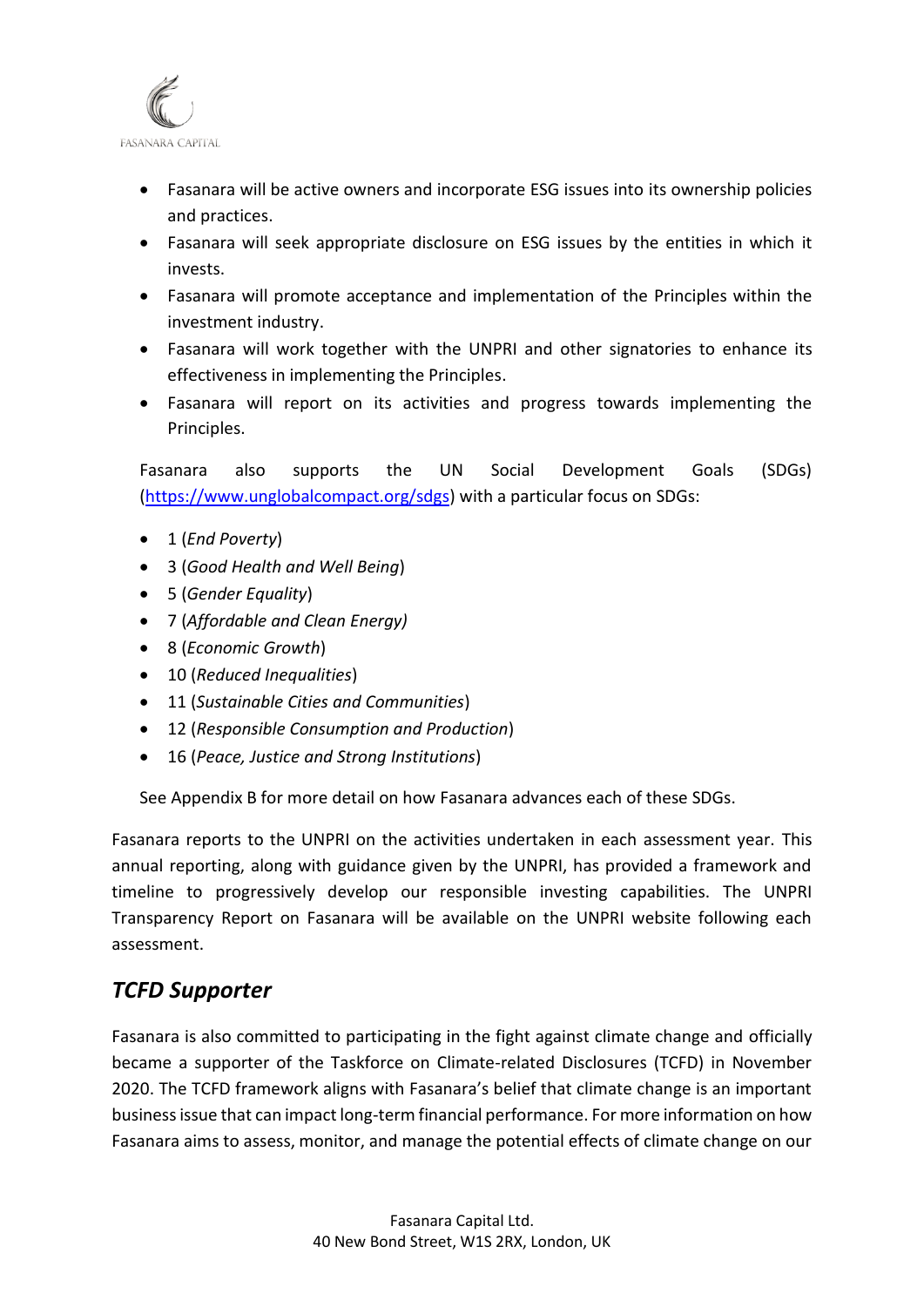

investment processes and portfolios, as well as on our business operations, please see our November 2020 ESG Investor Update.

## *Climate Action 100+ Signatory*

In April 2021, Fasanara became a signatory to Climate Action 100+, a global initiative led by investors to ensure the world's largest corporate greenhouse gas emitters take necessary action on climate change. Fasanara believes it can more effectively help drive the low-carbon transition by joining forces with other asset managers and asset owners across the globe and together inserting a combined influence over the systemically most important companies accounting for more than two-thirds of annual industrial greenhouse gas emissions.

As a long-time debt provider to many airlines and other businesses in the aerospace sector across Europe, Fasanara wanted to engage with the world's largest airline in order to make a meaningful impact to the aviation sector which is ripe for environmental and technological disruption. As a collaborating participating investor, Fasanara collaborates with other investors and the PRI Climate Engagement Group to directly engage American Airlines Group to develop and implement specific priorities and a strategy to transition towards net zero. For more information on this, please see our April 2021 ESG Investor Update.

## *The Investor Agenda*

Fasanara was among a record number of signatories to a joint global investor statement calling on governments to urgently ramp up their efforts to address the climate crisis. The Investor Agenda's [2021 Global Investor Statement to Governments on the Climate Crisis](https://theinvestoragenda.org/wp-content/uploads/2021/09/2021-Global-Investor-Statement-to-Governments-on-the-Climate-Crisis.pdf) contains the collective views of 587 investors from around the world, managing a total of more than US\$46 trillion in assets - which is around 40 per cent of global assets under management. All 587 signatories have agreed to a set of policy recommendations that must be implemented swiftly to manage climate risk and channel trillions of dollars to address the climate crisis.

Fasanara is committed to pursuing a net-zero emissions, climate resilient and prosperous future. Joining the 2021 Global Investor Statement continues Fasanara's efforts to manage climate risk and pursue the enormous investment opportunities in the global net-zero emissions transition. Furthermore, Fasanara are committed to aligning its investments with the goal of net-zero emissions by 2050 or sooner, reporting on climate risk, and developing comprehensive [Investor Climate Action Plans \(ICAPs\).](https://theinvestoragenda.org/icaps/) For more information on this, please visit [www.theinvestoragenda.org](http://www.theinvestoragenda.org/) and follow @InvestorAgenda.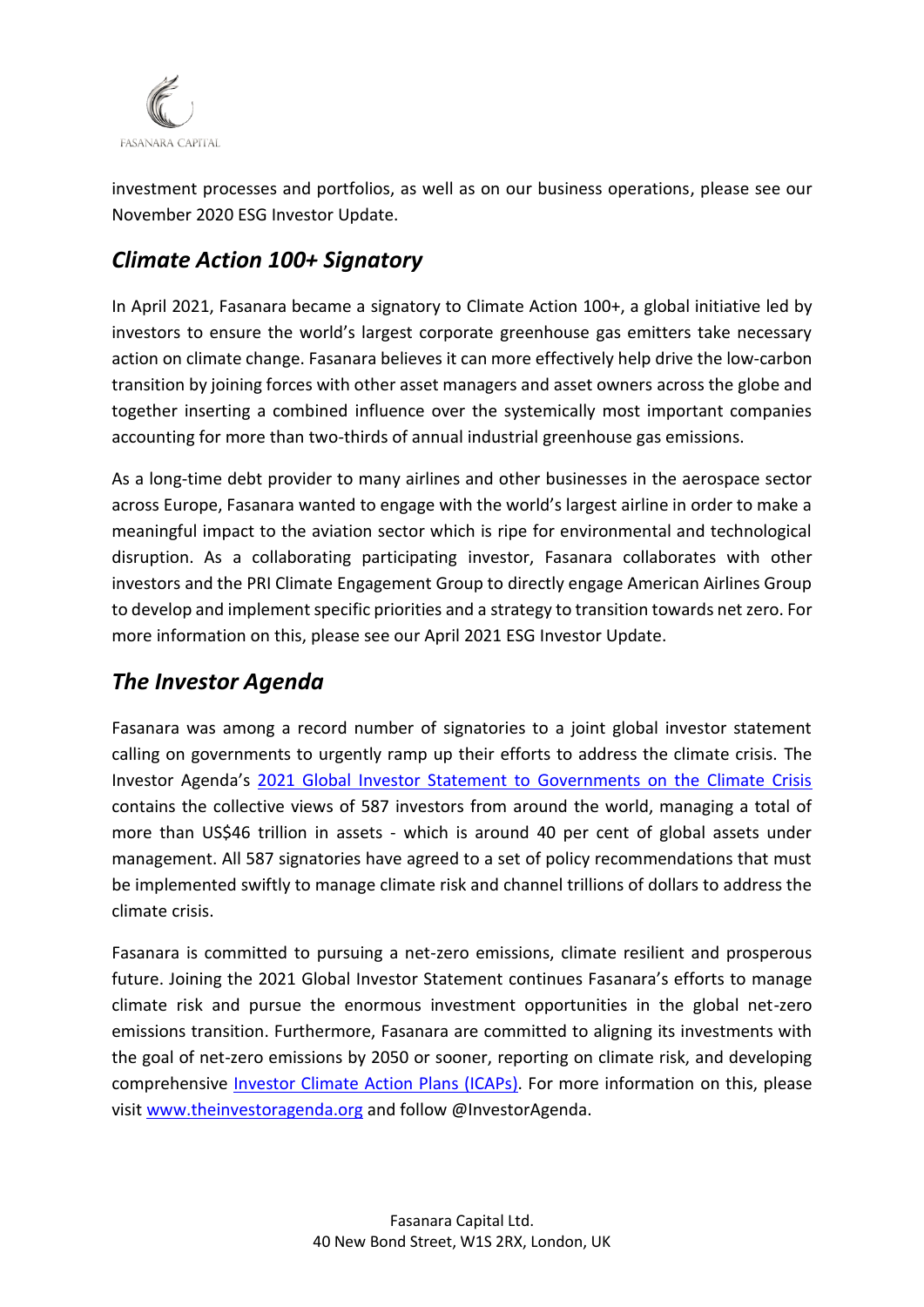

## *Express Policy*

It is Fasanara's belief that the integration of ESG considerations into its culture and investment processes will positively impact both its financial performance and sustainability footprint. The financial rationale is clear – a comprehensive approach to ESG considerations can support both risk management and alpha generation. Having said that, Fasanara are also firmly of the view that finance has a key role to play in creating a sustainable economy.

Fasanara will discuss its ESG policy with its investors, and, to the extent possible and relevant, will aim to discuss with network partner originators how Fasanara's ESG policy or a similar policy can be implemented by them.

Fasanara's ESG policy takes into account relevant industry standards and guidelines and is set out around a number of principles, which includes:

- incorporating ESG considerations into all investment analysis and decision-making processes where relevant;
- adopting a responsible and ethical approach to governance;
- seeking appropriate disclosure on ESG issues from the entities in which we invest; and
- informing investors of our ESG policy and provide them with information on our approach to ESG issues.

## *Responsible Investing*

Responsible investment is an approach to investing that aims to incorporate ESG factors into investment decisions, to better manage risk and generate sustainable, long-term returns. Fasanara believes that investable companies with an appropriate management structure and the capability to manage and mitigate environmental and social risks are ultimately more likely to deliver long-term performance and thus ESG analysis and consideration, including active ownership, are assessed and incorporated throughout our investment processes.

Whilst Fasanara's investment process has always to some degree taken into account ESG related risk factors in its decision-making process in order to accomplish its fiduciary duty to its clients, since developing its first ESG policy in late 2019, Fasanara has endeavoured to systematically incorporate ESG criteria into its investment and operational due diligence processes with two main aims:

- to guard against significant negative social and environmental impacts; and
- to target opportunities that generate positive social and environmental impacts.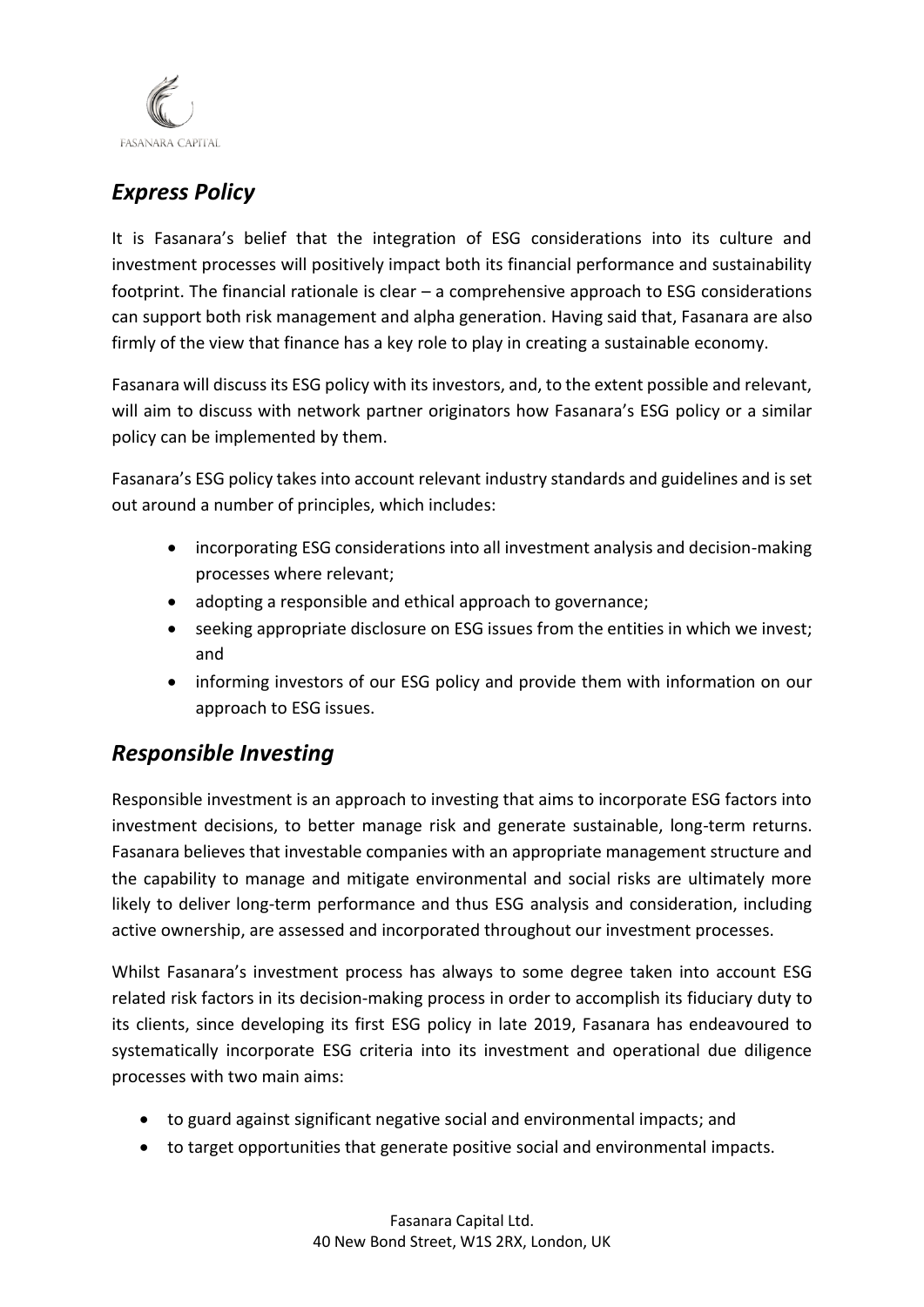

Fasanara's Board of Directors has entrusted the Senior Managers Committee with overseeing the proper application of Fasanara's ESG policy. The Senior Managers Committee are supported in its responsibilities by the Investment Committee that monitors ESG integration at the portfolio level and the Risk Committee that considers ESG risks and factors, as appropriate, when considering the approval of an investment and/or originator.

Fasanara's investment teams are responsible for the day-to-day implementation of the ESG policy, as well as for integrating ESG considerations into their investment processes. Each team is able to develop its own sustainability approach, which best fits their specific asset class, ranging from research to portfolio construction or direct engagement.

Fasanara's investment teams assess both macro and micro ESG factors as part of their analyses and selection processes. They evaluate prospective counterparties in every opportunity set in terms of the ESG impact and its alignment with our ESG Policy. They consider both positive and negative screenings as part of the investment analysis and decision-making process. Hence, their decisions and recommendations are channelled towards an overall positive impact, while avoiding entities whose goals and aspirations conflict with the SDGs and the core values of our investors.

Leveraging data-driven insights is key to this process. Fasanara's SME-ESG Ratings are a proprietary scoring tool allowing Fasanara to assign ESG ratings to private, unlisted SME companies. This is a significant step forward for ESG transparency in the SME space, where little data and information is usually available. While at present, most third party ESG ratings are provided for public companies, Fasanara's SME-ESG Ratings tool assigns ESG ratings to mostly private, smaller companies, based on inputs such as alignment with SDG targets. To this end, Fasanara collects, process and stores both traditional/structured data and unstructured/alternative data, performing AI-driven data augmentation from multiple external sources.

### *Fasanara's Alternative Credit Strategy*

Fasanara's alternative credit strategy creates a strong positive societal impact by focusing on the real economy. Through financing tools such as supplier-led invoice financing, trade finance, SME loans, revenue advances and more, Fasanara directly supports hundreds of thousands of SMEs every year.

SMEs contribute to 70% of total employment in Europe alone, yet market inefficiencies and regulatory requirements have led to a funding gap in the trillions of EUR. Fasanara's mission is to contribute to close this gap efficiently by channelling capital to those most in need.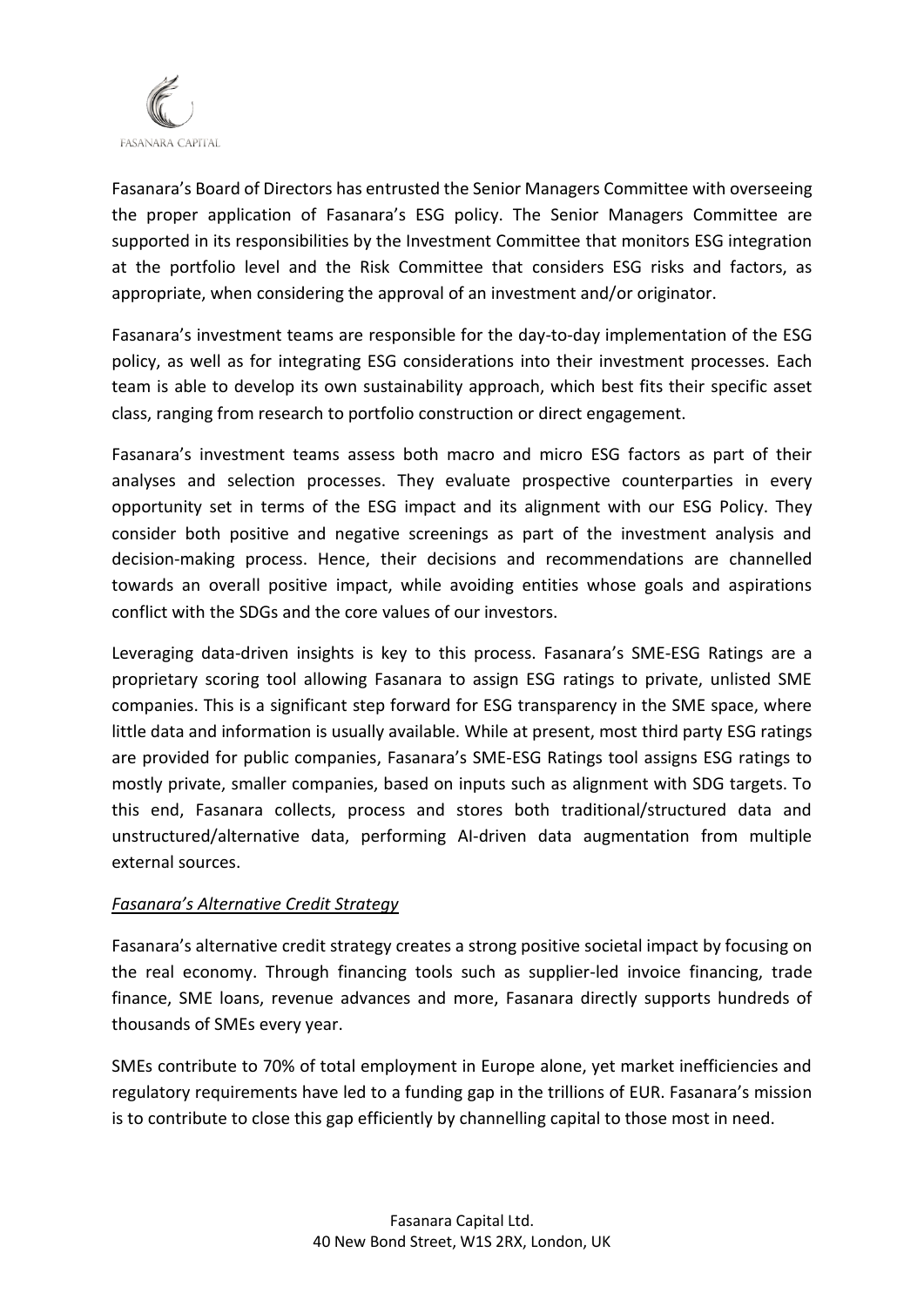

Fasanara proudly cooperates with the European Investment Fund. This underscores our belief and commitment to cooperate with policy makers to bring lending solutions to SMEs for mutual benefit.

Besides the efforts to serve the underbanked SME sector, Fasanara has gone an additional step further in its ESG commitment by classifying a number of its alternative credit funds as promoting societal and social causes in accordance with Article 8 of the SFDR.<sup>1</sup>

### *Incorporation of ESG into Alternative Credit Investment Process:*

Fasanara has adopted a five-stage process for its alternative credit funds to ensure that every investment opportunity is rigorously screened before, during and after investing their capital:

- 1. Initial Screening
	- Completion of due diligence questionnaire by originators
	- Preliminary analysis of each transaction by Origination Team
	- Origination Team review fit with Fasanara's investment strategy and ESG policy
- 2. Due diligence
	- Full financial review and complete review of all due diligence materials by Credit Risk Team (including ESG data)
	- Preliminary discussion with Legal Team on the suitable structure and potential terms and conditions of the transaction
- 3. Deal structuring
	- Negotiation of the final term sheet
	- Production of detailed Investment Memo (with a section on ESG considerations)
- 4. Approval and closing
	- Risk Committee review final term sheet and detailed Investment Memo and approve the transaction taking ESG considerations into account where applicable
	- Execution of legal documentation once negotiations finalised
- 5. Monitoring
	- Portfolio monitoring by Investment Committee and maintenance of the internal ESG rating
	- Quarterly monitoring and valuation reports on the originators (including ESG performance)

<sup>1</sup> Not all of Fasanara's alternative credit funds are Art 8 funds. To find out which are Art 8, please refer to the relevant information memorandums.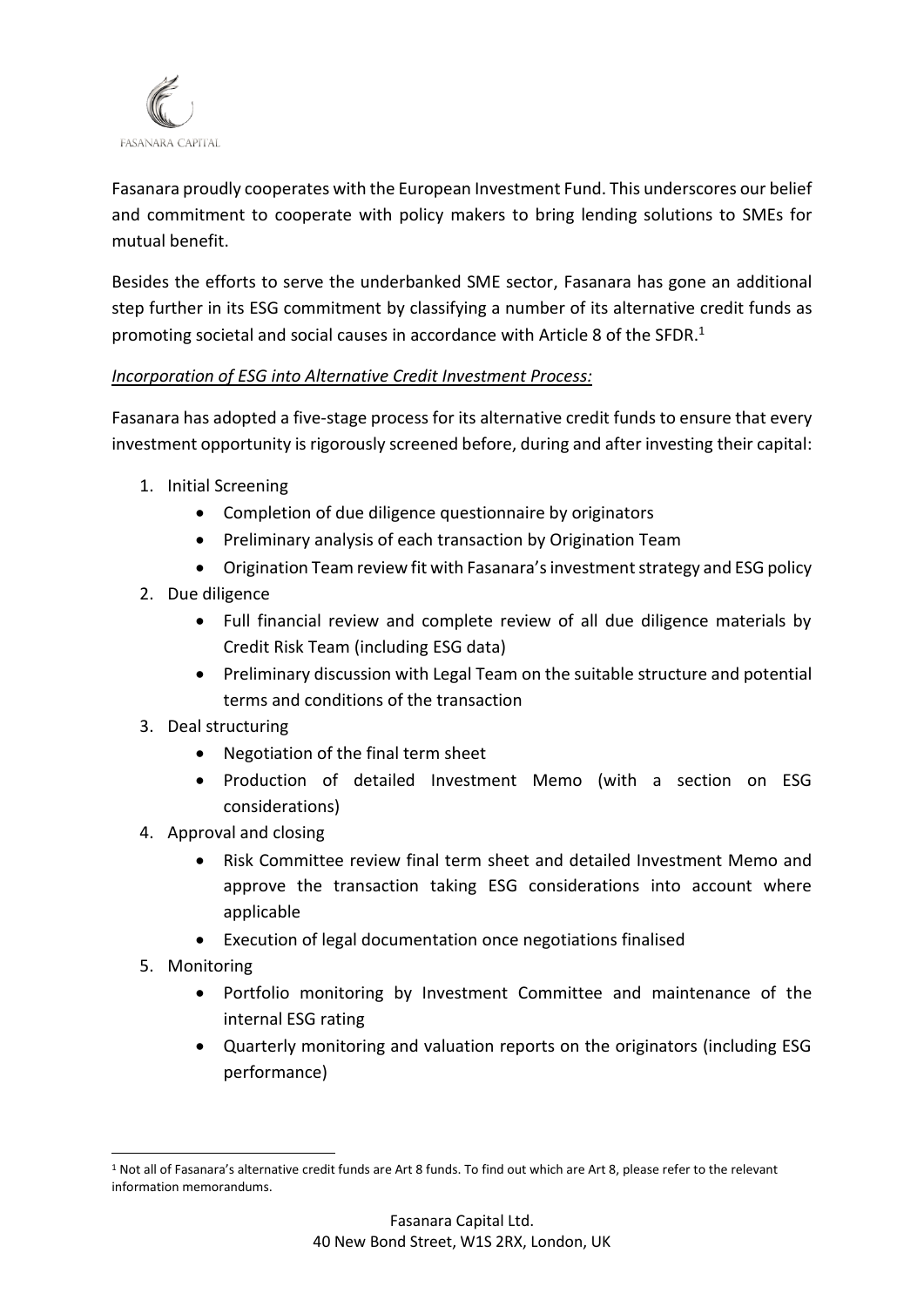

#### *Selecting investments*

When considering new investments, Fasanara will screen them against Fasanara's ESG Exclusion List (Appendix A) which identifies the sectors, businesses and activities in which Fasanara will not invest on ethical grounds. Appendix A is complemented by sanctions lists from OFAC, UN, EU, HM Treasury etc.

In addition to the exclusions applied as a first filter to any opportunity received, each opportunity presented to the Risk Committee is subject to a comprehensive due diligence, including the identification of ESG risks and opportunities. This is an integral part of the analysis criteria and helps to clarify the credit analysis, which is carried out in parallel.

The due diligence exercise starts at the very first stage of the investment decision-making process through meetings with the prospective originator; gathering of relevant information via questionnaires and public information (including annual accounts and media reports); the review of internal policies and any other action necessary to analyse on a comprehensive basis the business model of the originator and the potential portfolio. Once the due diligence process is finished, the main conclusions, including identifying the ESG-related opportunities and/or risks of the potential portfolio are reached. This outcome allows Fasanara to qualify the potential investment to decide if it fits with its ESG policy and is suitable for investment.

ESG considerations (where applicable) are also included in the Investment Memo presented to the Risk Committee for its approval. This would include evaluating the ESG-related risks from a company, sector and geographic perspective and what steps the originator has taken to mitigate against these risks.

Originators with a robust framework of controls and policies in respect of ESG principles are considered as strategic partners and qualify as a priority versus other ones that do not consider ESG principles at all in their origination strategy.

The Risk Committee consider the sustainability impact of investments by assessing their relevance to the SDGs. For each investment, the Investment Memo identifies whether and how the investment aligns with one or more of the sustainable development themes. This helps Fasanara to better understand its potential sustainability impact at the individual deal and portfolio level, as well as communicate shared sustainability objectives with its partner originators and stakeholders.

Each investment decision is discussed and needs to be approved by the Risk Committee before an investment is made. While Fasanara is more sensitive to certain ESG issues when making a credit decision, such as those on the ESG Exclusions List, the Risk Committee takes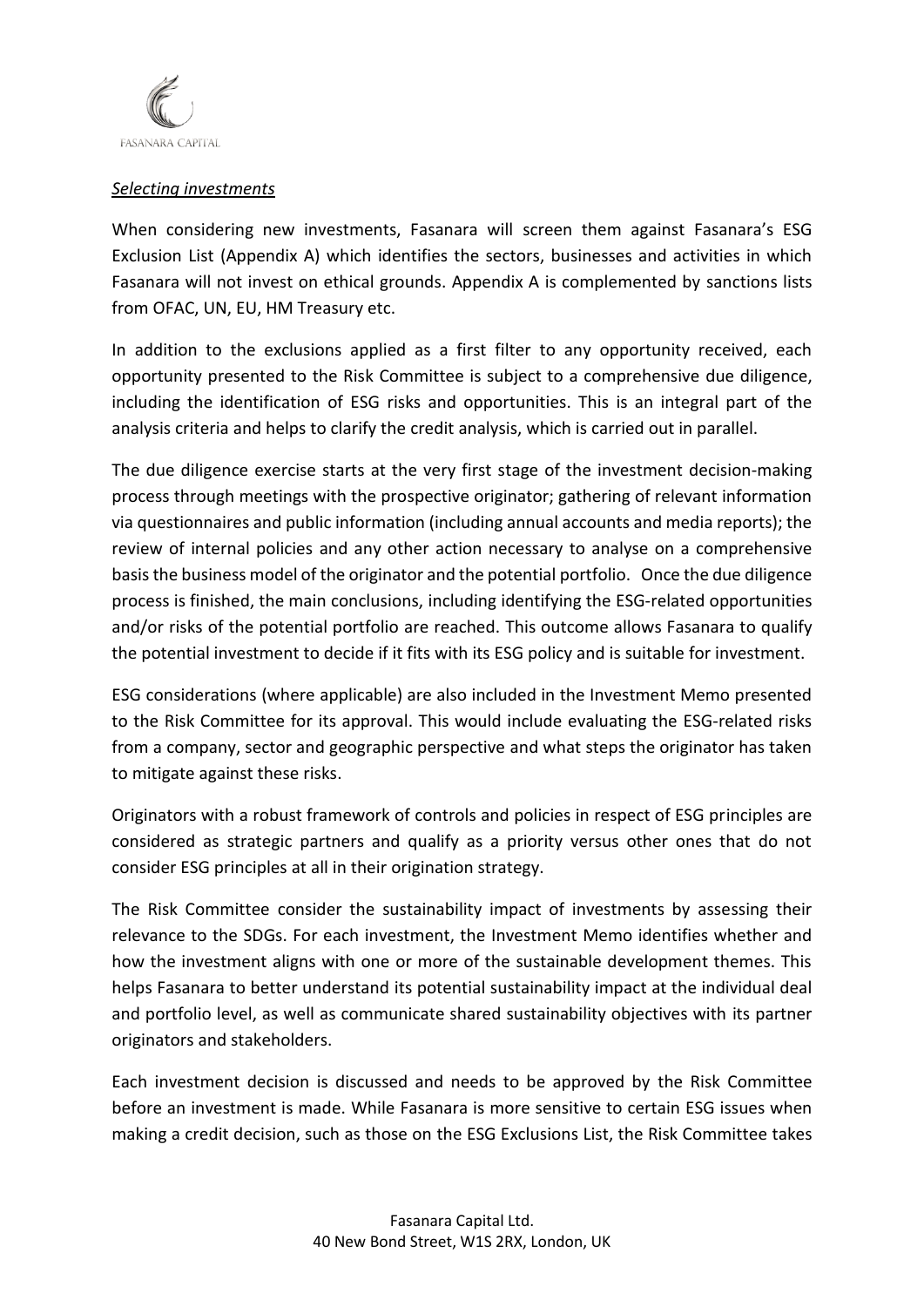

a case-by-case approach based on materiality versus a binary one when considering ESG factors.

### *Monitoring investments*

All investments by Fasanara are subject to varying degrees of ongoing ESG monitoring and may include sending out questionnaires to originators or reviews of ESG ratings on positions (both proprietary and third party).

Fasanara's close relationship with its vast network of more than 70 origination partners has enabled it to tap a wide range of data sources to gather more information on its SME customers. This close cooperation additionally allows Fasanara to encourage the originators and companies that transact through their marketplaces to act in a way reflecting societal values and best-practice standards.

Any ESG concerns regarding an ongoing investment will be raised to the Investment Committee. In the event of a deterioration of an ESG aspect (e.g. emergence of a controversy), that is contrary to Fasanara's ESG policy or that is likely to have an adverse impact on the fund's investment, the Investment Committee may validate, at its discretion, corrective measures. The regular dialogue established with originators can generally allow the Investment Team to anticipate issues and react quickly.

In the event of any improvement or deterioration in an originator's ESG performance, the Investment Team brings this to the attention of the Risk Committee in order to inform the assessment of the originator's overall performance.

## *Stewardship*

The UK Stewardship Code 2020 of the Financial Reporting Council (FRC) defines stewardship as "the responsible allocation, management and oversight of capital to create long-term value for clients and beneficiaries leading to sustainable benefits for the economy, the environmental and society". Whilst this definition captures the complete investment process, there are two stewardship mechanisms which are the most common areas of focus by investors: engagement and proxy voting, although as alternative debt investors, the extent to which we have access to these differs in comparison to equity owners. Fasanara is committed to stewardship and has embedded stewardship principles into its investment process.

### *Engagement*

Being an active investor, engagement is a fundamental part of Fasanara's investment process. Moreover, Fasanara sees engagement as a tool for a long-term, active ownership process based on the assumption that changes in business drive positive changes in corporate value.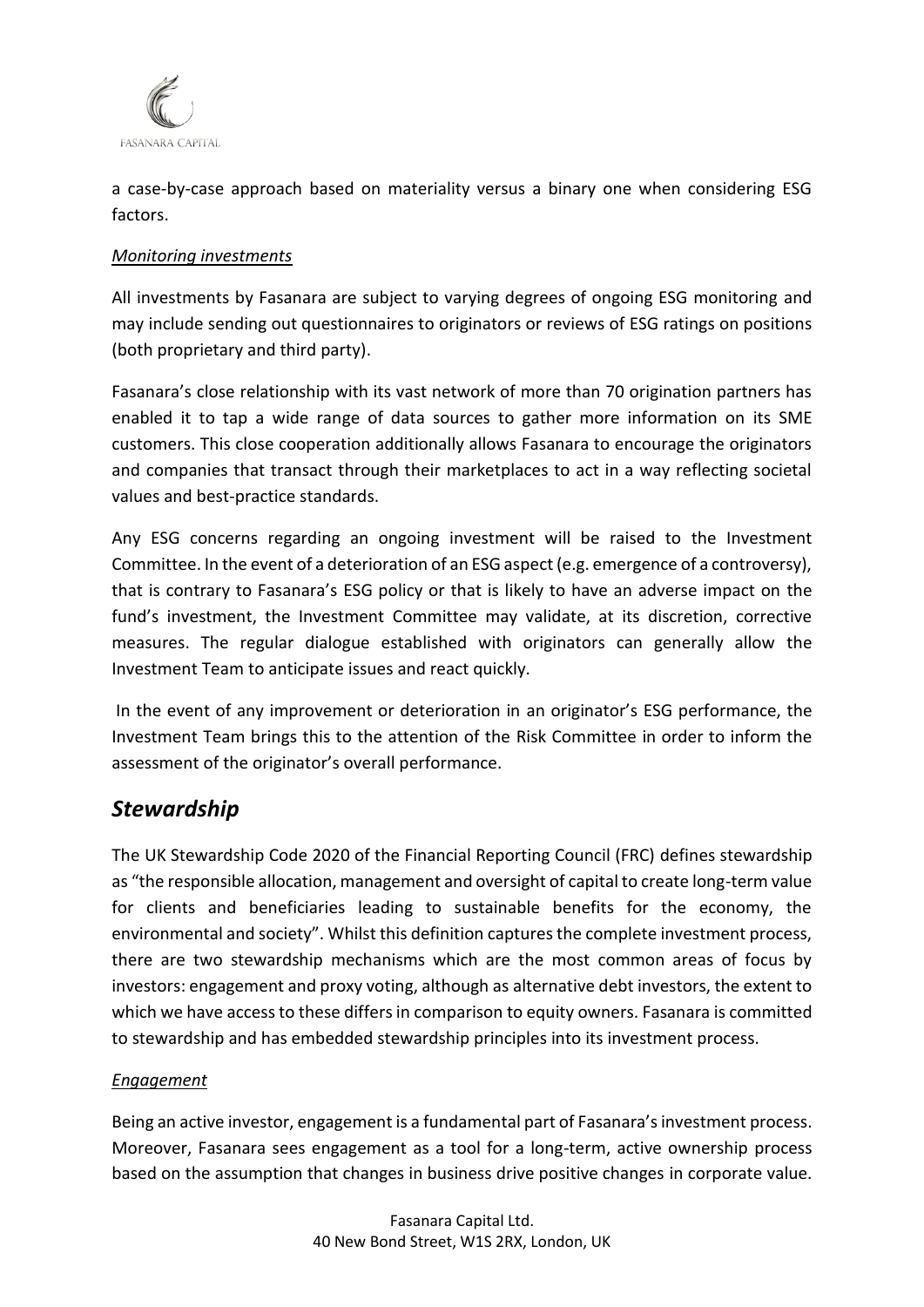

As part of its approach, it takes an active interest in how its partner originators manage ESG issues and, on behalf of its investors, encourages and supports companies in its supply chain to adhere to best-practice standards for responsible business.

In certain cases, Fasanara will work with its partner originator to create bespoke ESG Key Performance Indicators (KPIs) and will link these to the cost of funding through mechanisms such as ESG ratchets.

|                                                          | Environmental                                                                                                                                            | <b>Social</b>                                                                                                                       | Governance                                                                                                                                                               |
|----------------------------------------------------------|----------------------------------------------------------------------------------------------------------------------------------------------------------|-------------------------------------------------------------------------------------------------------------------------------------|--------------------------------------------------------------------------------------------------------------------------------------------------------------------------|
| KPIs that may<br>be<br>applied to partner<br>originators | Existence of an<br>$\bullet$<br>environmental<br>policy<br>Estimation<br>οf<br>$\bullet$<br>CO2 footprint<br>Water or energy<br>$\bullet$<br>consumption | Job creation<br>$\bullet$<br>Availability<br>οf<br>٠<br>training<br>opportunities<br>Number<br>οf<br>$\bullet$<br>women<br>employed | Independent<br>$\bullet$<br>members<br>.on<br>the Board<br>Board<br>$\bullet$<br>meetings<br>per<br>year<br>Existence<br>of<br>$\bullet$<br>other specific<br>committees |

Example ESG KPIs are summarised as follows:

### *Proxy Voting*

Given Fasanara's focus on debt investing, we currently have limited scope to participate in proxy voting, which is a legal mechanism available to equity investors for communicating and influencing management at their Annual General Meetings (AGMs). However, this can potentially occur. In such cases, Fasanara will ensure it makes appropriate use of its voting rights on matters of corporate governance (CG) and corporate responsibility (CR) when the opportunity arises taking into consideration international/national standards of best practice, whilst being pragmatic about issuer specific circumstances.

Fasanara also conforms with best practice in other areas relevant to ESG, particularly in respect of its own corporate governance, and the provision of timely information to its stakeholders. Fasanara believes that it should at all times behave ethically and should have regard to and monitor the ESG consequences of its business operations, paying particular concern to its role in the wider community.

As part of this commitment to ESG, Fasanara strives for continuous improvement in the ESG impacts of its own operations by:

• Reducing its carbon footprint.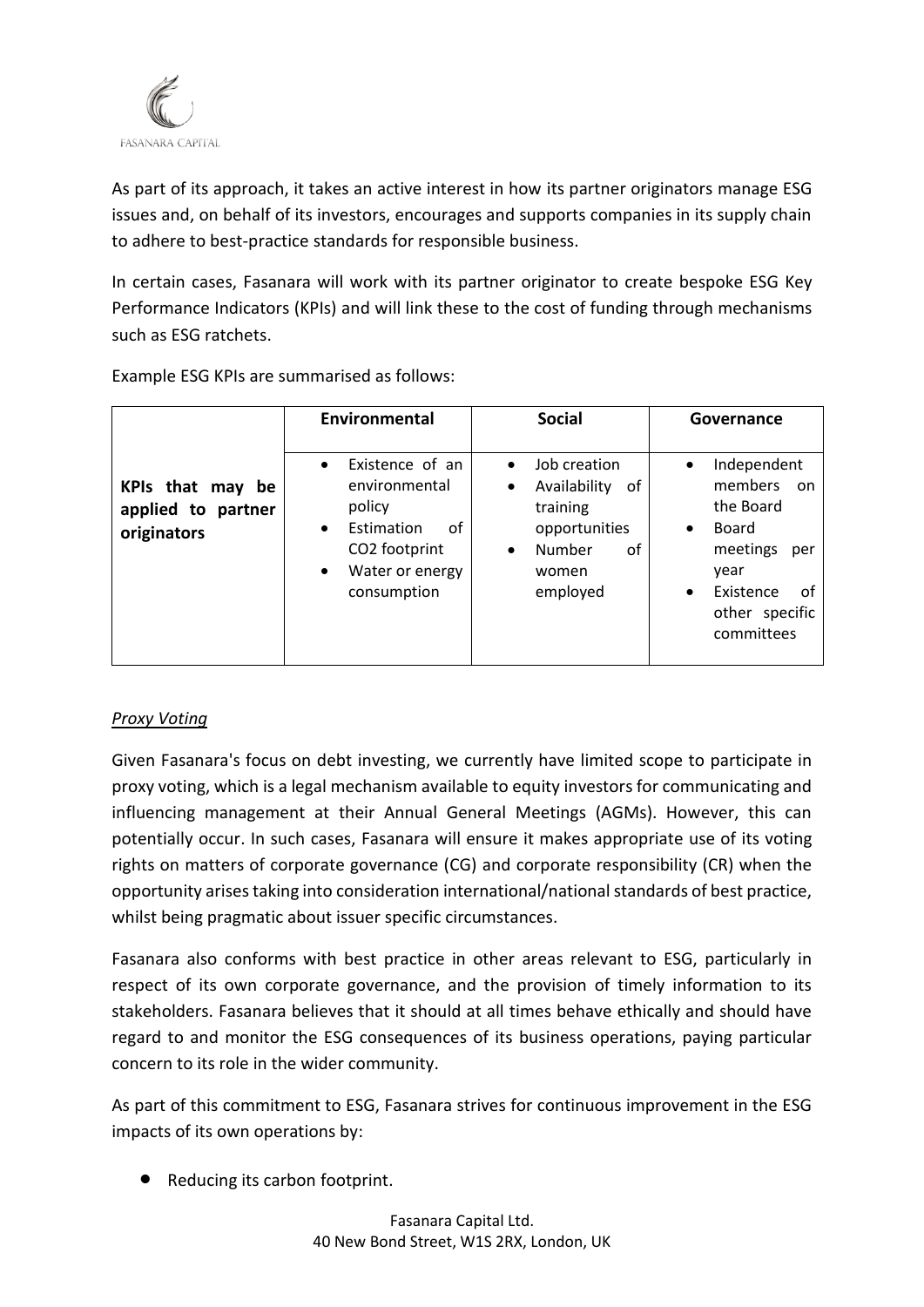

• Transparency on the investment decision-making process.

See Appendix B for more information.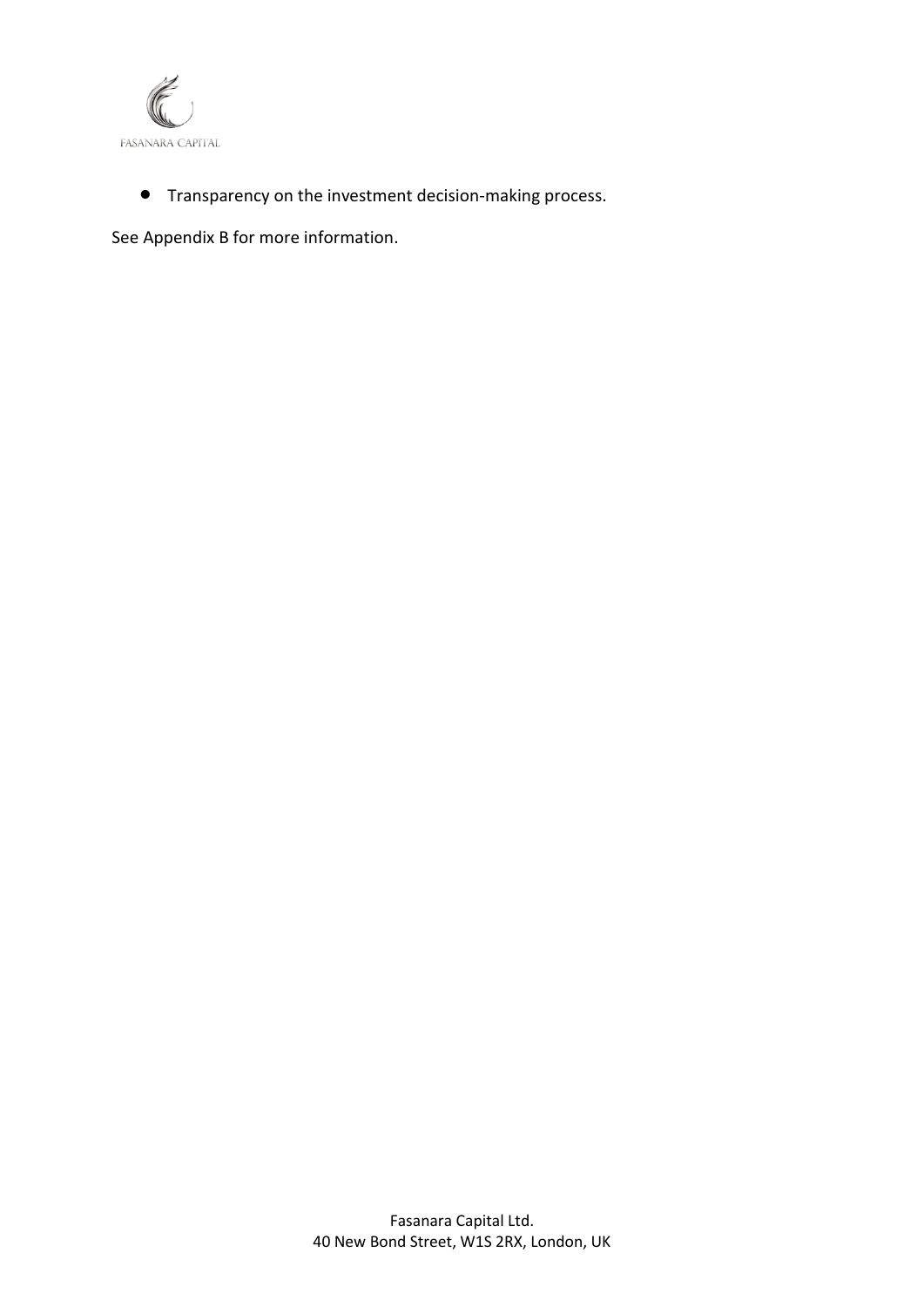

## **Appendix A: ESG Exclusion List\***

#### **E – Environmental and Energy Related Issues**

- No cross-border trade of waste except those that are allowed under the Basel Convention
- No landfills
- No oil drilling or fracking
- No petroleum and natural gas extraction
- No nuclear energy
- No operations that involve or require the destruction of a critical habitat or a forest unless they have a bona fide sustainability plan in place
- No transaction that endangers or irreversibly changes or significantly displaces property of cultural or historical importance
- Animal and other natural products must comply with the Convention on International Trade in Endangered Species of Wild Fauna and Flora (CITES)

#### **S - Social / Societal Issues and Concerns**

- No manufacturing of weapons and ammunition
- No use or sale of illegal weapons such as anti-personnel mines, cluster munitions, biological, chemicals and nuclear weapons
- No tobacco production, manufacturing of machinery for tobacco processing or wholesale of unmanufactured tobacco or tobacco products
- No manufacturing or sale of illegal products or services under any applicable laws
- No casinos or equivalent businesses
- No sales connected to pornography or prostitution
- No exploitation of diamond mines or the sale of blood diamonds. Any sale of diamonds must comply with the Kimberley Process Certification Scheme
- No manufacturing, use or sale of pharmaceutical products, pesticides and herbicides and all other dangerous products that are banned or controlled internationally

#### **G – Corporate Governance**

- No modern slavery anywhere in the supply chain (e.g. child labour and forced labour)
- No human rights abuse of employees (direct or indirect)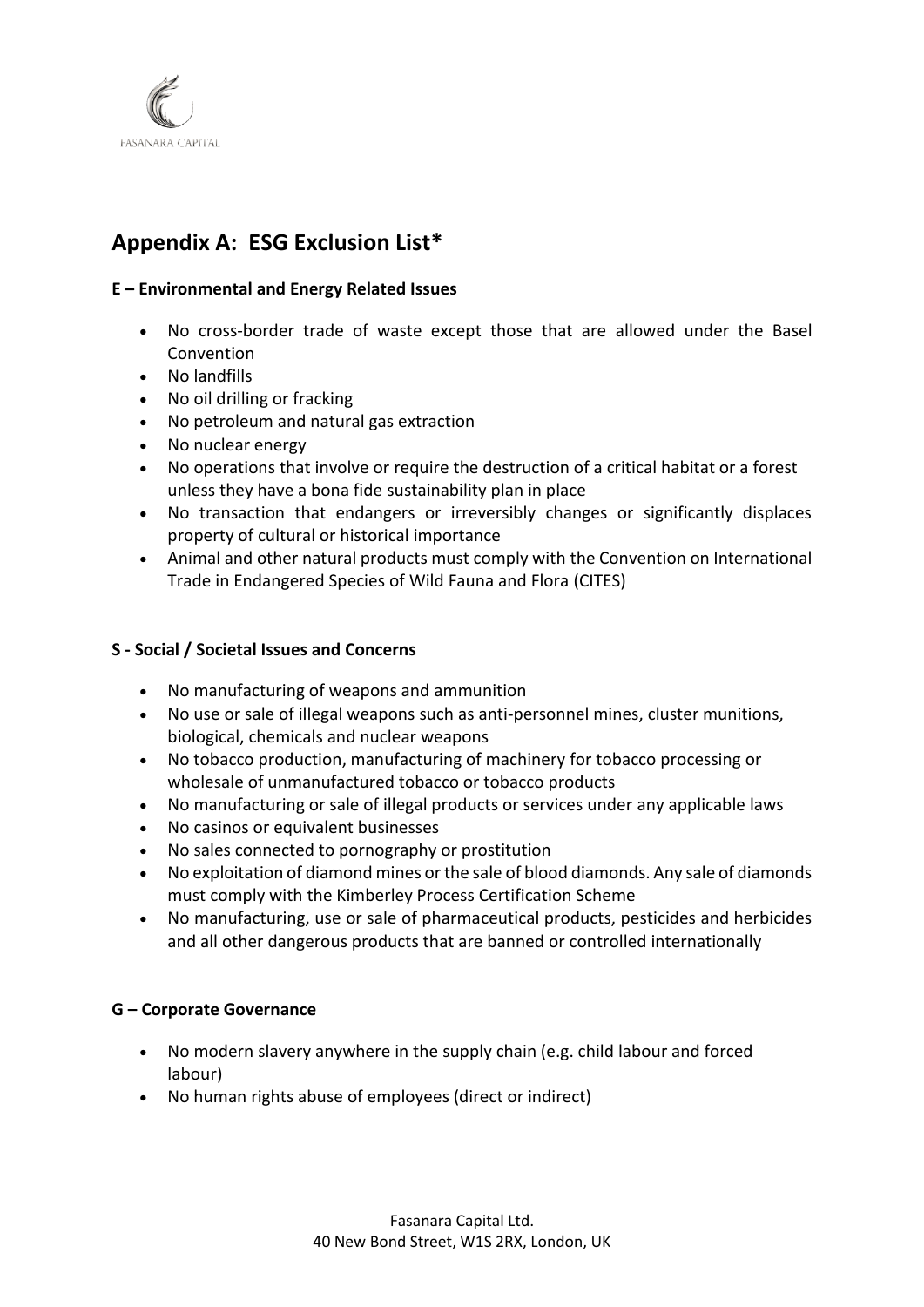

**\*** This ESG exclusion list is for information purposes only, is non-exhaustive and does not apply in its entirety to all of Fasanara's Article 8 funds. The specific ESG exclusions for each Article 8 fund is described in the information memorandums.

## **Appendix B: Fasanara's ESG Policies**

### **1. Environmental Policy**

Fasanara recognises that its activities have an impact on the environment and its policy is to limit this impact as much as possible. Fasanara is committed to running a business that is environmentally responsible, energy efficient, carbon neutral and makes its best effort to achieve continuous improvements.

Fasanara recognises that its key environmental impacts are:

- emission of greenhouse gases;
- generation of waste; and
- use of energy, water, manufactured products and natural resources.

To address key issues of environmental concern and to minimise its environmental impact, Fasanara is committed to:

- signing the vast majority of documents electronically using Docusign [SDG 12];
- enabling each meeting room with screens and monitors to avoid printing papers for meetings [SDG 12];
- encouraging the use of shared folders and shared files across the various teams [SDG 12];
- encouraging use of conference call facilities to minimize travelling [SDG 13];
- installing filtered taps in the sinks to minimize plastic bottle usage [SDG 12];
- encouraging employees to use their own reusable food bags when taking lunch out [SDG 12];
- encouraging employees to take advantage of Cycle to Work schemes [SDG 13]; and
- adopting energy-saving bulbs for all meeting rooms and offices, so that lights switch off automatically if no movement is detected [SDG 12 and 13].

At a firm level, Fasanara has developed internal communication processes aimed at promoting environmental awareness and improving staff education and involvement. Fasanara is considering this policy in all relevant decisions including procurement of supplies and incorporating specific environmental requirements into its contracts with appropriate suppliers [SDG 13]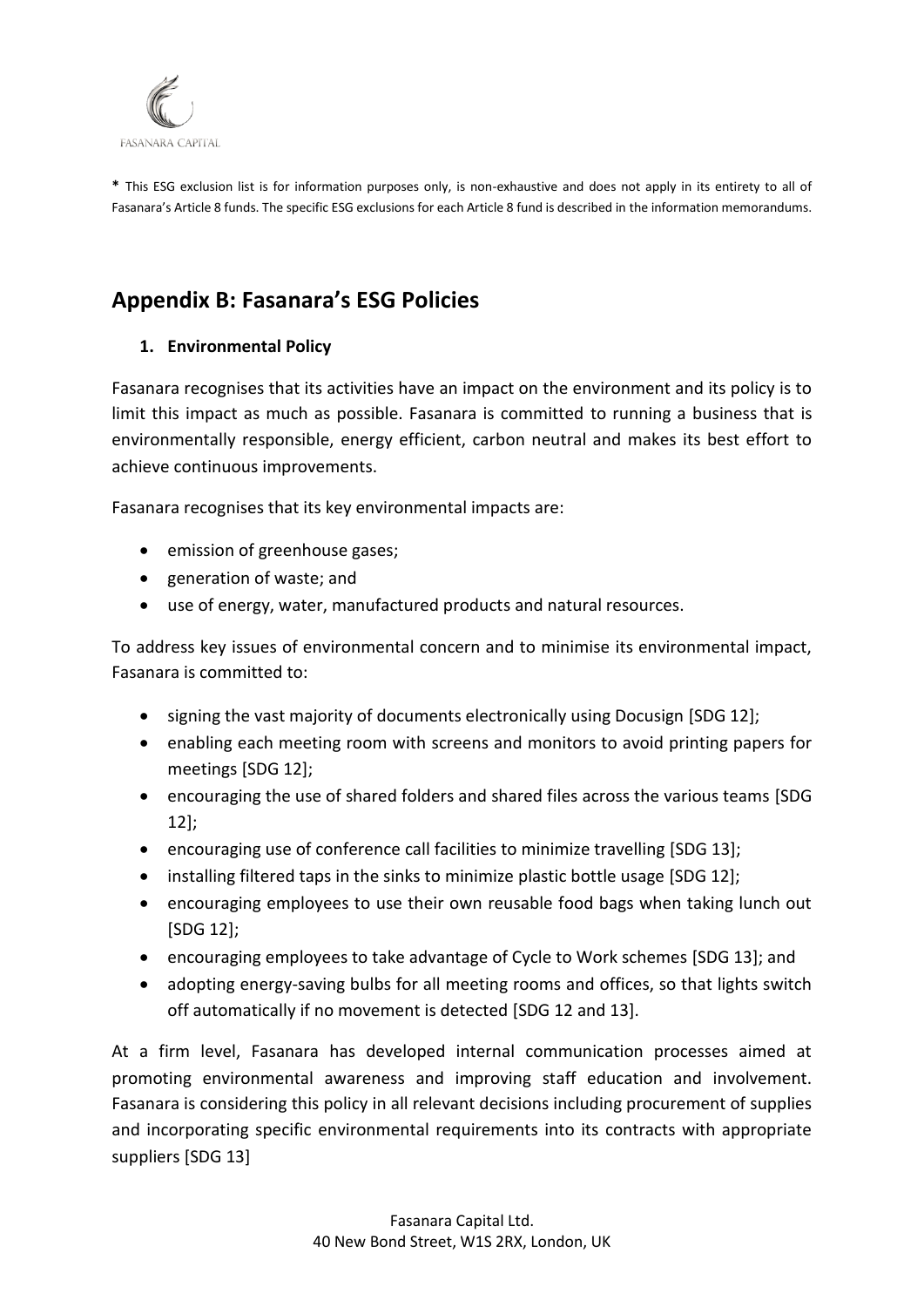

Fasanara is committed to its environmental policy and views it as integral guidance on how it operates its business in a sustainable manner.

### **2. Social Policy**

Fasanara aims to ensure proper labour and working conditions, to safeguard the health and safety of its employees and to promote the social development of the communities in which it operates. In particular, Fasanara:

- is fully committed to equal opportunities and diversity and values its people for their skills, experience and potential regardless of gender, sexual, orientation, age, race, colour, ethnic origin, religion or disability [SDG 5 and 10];
- believes in recruiting, developing and retaining the best talent from the widest pool in order to promote a stimulating, rewarding and inclusive environment where everyone's contribution is recognised, valued and respected [SDG 5 and 10];
- regularly reviews in-company gender equality and takes corrective action where needed to improve the gender balance amongst employees and executive management. This applies to benefits as well as equal access to all companysupported education and training programs [SDG 5];
- does not use directly or indirectly forced labour or child labour and provides the elimination of discrimination in respect of employment and occupation [SDG 1];
- allows consultative work-place structure and associations which provide employees with an opportunity to present their view to management [SDG 8];
- for operations involving the relocation of employees for extended period of time, ensures that such employees have access to adequate housing and basic services [SDG 1];
- assesses the health and safety risks arising from work activities and take appropriate actions to eliminate or reduce related risks [SDG 3]; and
- is committed to consider requests from any employee for non-standard working arrangement within reason (i.e. maternity/paternity/ parental leave) [SDG 1, 5 and 10].

Fasanara aims to create a harmonious working environment and to maintain the highest standards of integrity with everyone with whom it deals. Fasanara continues to encourage a culture that values meritocracy, openness, fairness and transparency. All the managers and employees are responsible for the promotion and advancement of this policy and any behaviour that transgresses this policy is not tolerated. These values apply to all Fasanara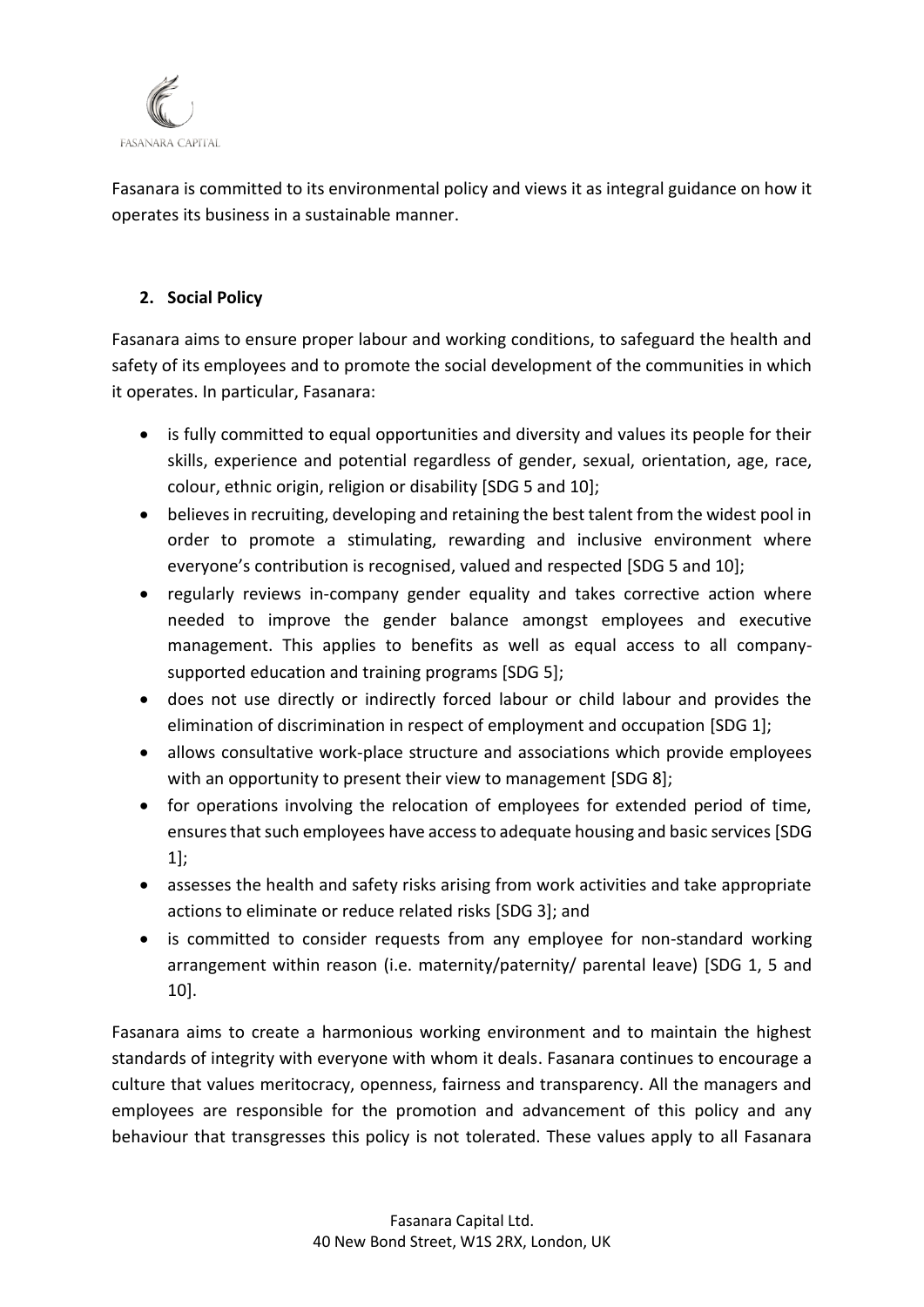

processes relating to employment, training, development, performance management and rewards. [SDG 8 and 10]

Fasanara also aims to have a wider social impact by helping its network platform originators grow steadily with the support of a fully dedicated institutional buyer. By doing so, Fasanara expects to help SMEs across Europe, the USA and developed Asian countries access funding at a time when the traditional banking channel is challenged by regulations and capital constraints. Fasanara also encourages its network partner originators to adopt sound social and ethics policies and to promote socially relevant projects through dedicated initiatives. [SDG 8 and 10]

### **3. Governance Policy**

Fasanara is fully committed to:

- comply with all applicable laws and promote international best practice, including those laws and international best practices standards intended to prevent extortion, bribery and financial crime [SDG 16];
- exhibit honesty, integrity, fairness and respect in all its business dealings [SDG 10];
- deal with regulators in an open and co-operative manner [SDG 16];
- prohibit all employees from making or receiving gifts of substance in the course of business [SDG 16];
- prohibit contributions to political parties or political candidates, where these could constitute conflicts of interest [SDG 16];
- use information received from its principals in the best interests of the business relationship and not for personal financial gain by any employee [SDG 16 and 10];
- clearly define responsibilities, procedures and controls [SDG 10];
- promote transparency and accountability grounded in sound business ethics [SDG 16];
- identify conflicts of interest and avoid or report them in line with its agreements with stakeholders and industry best practices [SDG 16];
- properly record, report and review financial and tax information [SDG 8 and 10];
- use effective systems of internal control and risk management covering all significant issues, including environmental, social and ethical issues [SDG 10];
- make every effort to meet stakeholders' expectations, facilitate their access to information and provide them with clear and transparent information based on regular and value-added reporting [SDG 12]; and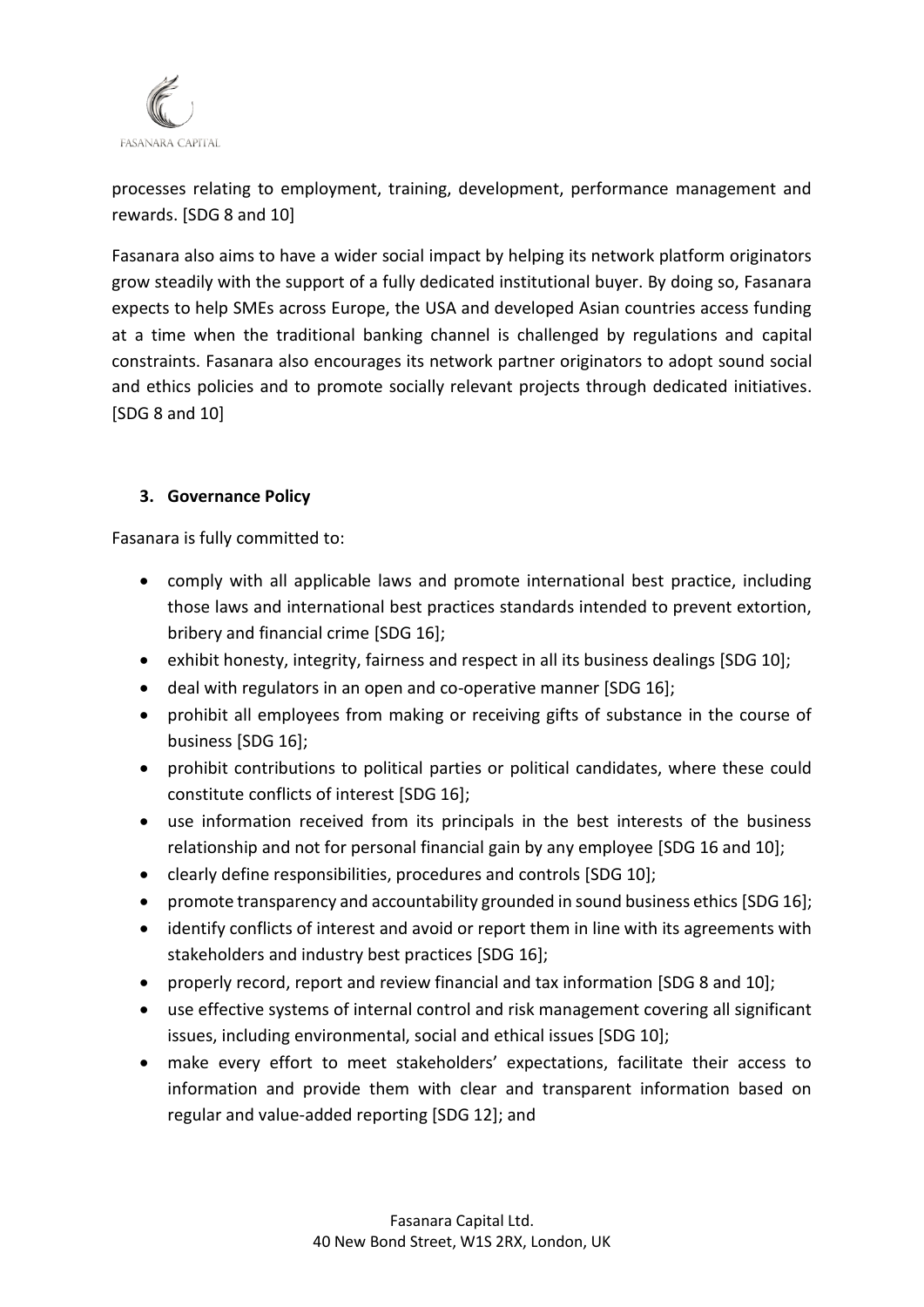

• implement a robust sustainability approach which enables effective identification, management and monitoring of any risks and opportunities and provides a framework for action [SDG 12].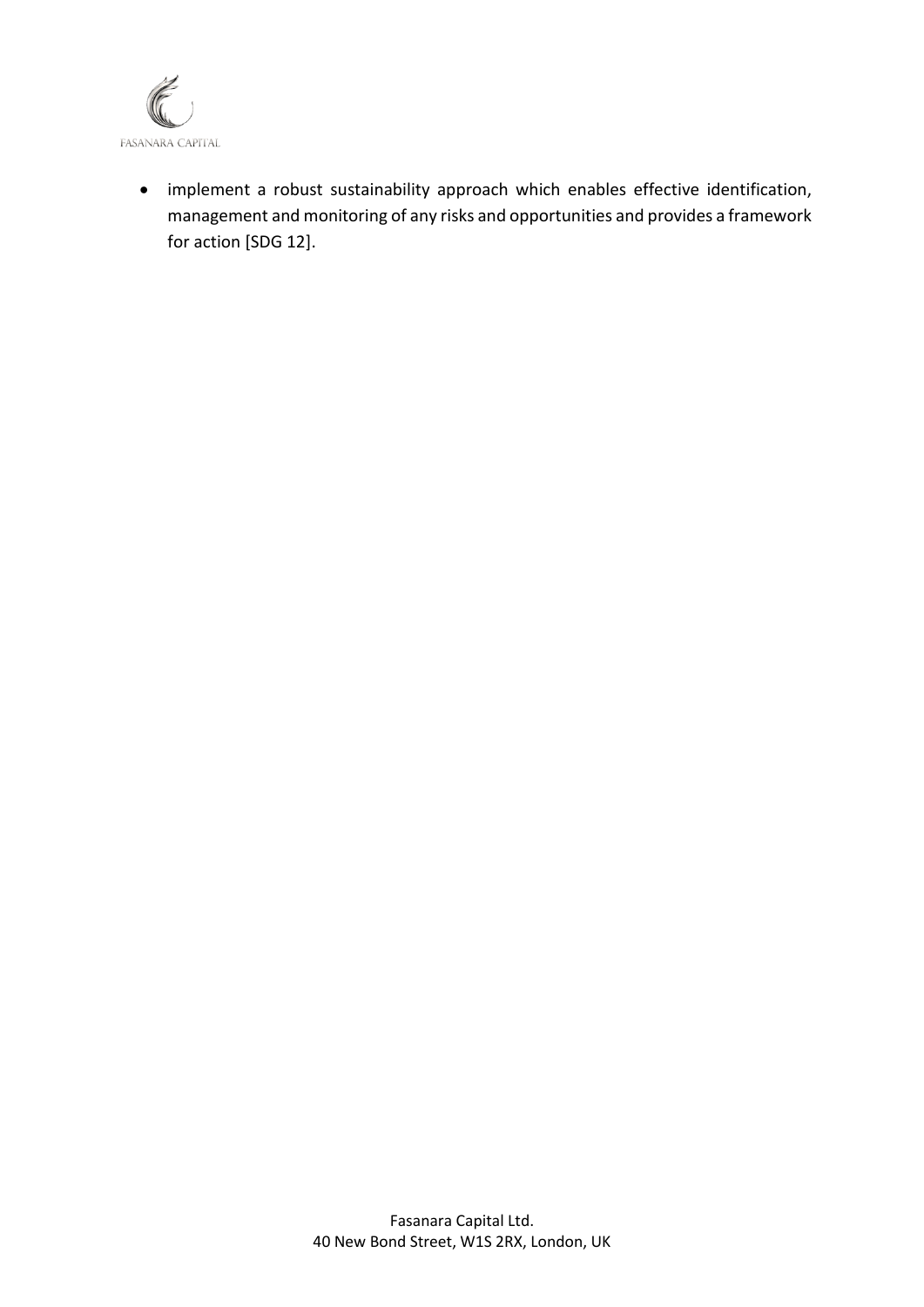

#### **Disclaimer**

#### **Introduction**

*This material and all other material on [www.fasanara.com](http://www.fasanara.com/) (each a "Material" and together the "Materials") is owned by Fasanara Capital Ltd ("Fasanara"), an asset manager which is regulated by the Financial Conduct Authority of the United Kingdom ("FCA") and whose registered address is 4th Floor, 40 New Bond Street, London, United Kingdom, W1S 2RX. Please read this disclaimer (the "Disclaimer") before accessing and viewing any of the Materials, as it explains certain restrictions imposed by law on the distribution of the information contained in the Materials.*

*By accessing and viewing any Material you confirm that:*

- *(i) the terms and conditions herein will apply to you each time you access the Material, and each access will be subject to the disclaimers, risk warnings and other information set out herein;*
- *(ii) you are a professional investor or eligible counterparty as defined by MiFID; and*
- *(iii) you are allowed to access and view the Material in accordance with all applicable laws and regulations of your country of residence.*

#### *Accuracy of information; changes*

*Whilst considerable care has been taken to ensure the information contained within the Materials is accurate and up to date, no warranty, guarantee or representation is given as to the accuracy, reliability or completeness of any information and no*  liability is accepted for any errors or omissions in such information. The information included in the Materials has been *produced by Fasanara and its affiliates, as appropriate ("Fasanara Group"). Fasanara is the designated investment manager of investment funds established under the laws of the Grand Duchy of Luxembourg and authorized, directly or indirectly, by the Commission de Surveillance du Secteur Financier ("CSSF"). Any reproduction, disclosure or dissemination of the Materials by you is prohibited.* 

*Some of the information in the Materials may contain projections or other forward-looking statements regarding future events or future financial performance of countries, markets or companies. These statements are only predictions, opinions or estimates made on a general basis and actual events or results may differ materially. No information in the Materials constitutes investment, tax, legal or any other advice.*

*All investment strategies, products and services referred to in the Materials is subject to change without notice. Fasanara Group may amend the Materials (including this Disclaimer) and its investment strategies, products and services at any time with or would notice to the user. Fasanara Group is under no obligation to update any Materials or to correct inaccuracies which may become apparent. Fasanara Group shall have no liability for any direct, indirect, consequential or special losses or damages of any kind whatsoever arising from or in connection with any use of the Materials or its contents.*

*No information, whether oral or written, obtained by you through or from any Materials or from any conversation with Fasanara Group staff or a professional consultant will have the effect of varying this Disclaimer.*

#### *Not an offer*

*Each Material (and the information contained therein) is provided for information purposes only, and does not constitute either an offer, invitation, inducement or a solicitation to buy or sell any securities or investment products nor is it a recommendation for any security or investment product. Accessing and viewing the Materials (and the information contained therein) may not be lawful in certain jurisdictions. In some jurisdictions, only certain categories of person and/or entities who would make certain specific enquiry actions by their own initiative ("reverse solicitation", "reverse enquiry", "private placement non solicitation" or other similar regulation) may be allowed to access the Materials. The information contained in the Materials is not directed at or intended for distribution to, or use by, any person in any jurisdiction or country where* 

> Fasanara Capital Ltd. 40 New Bond Street, W1S 2RX, London, UK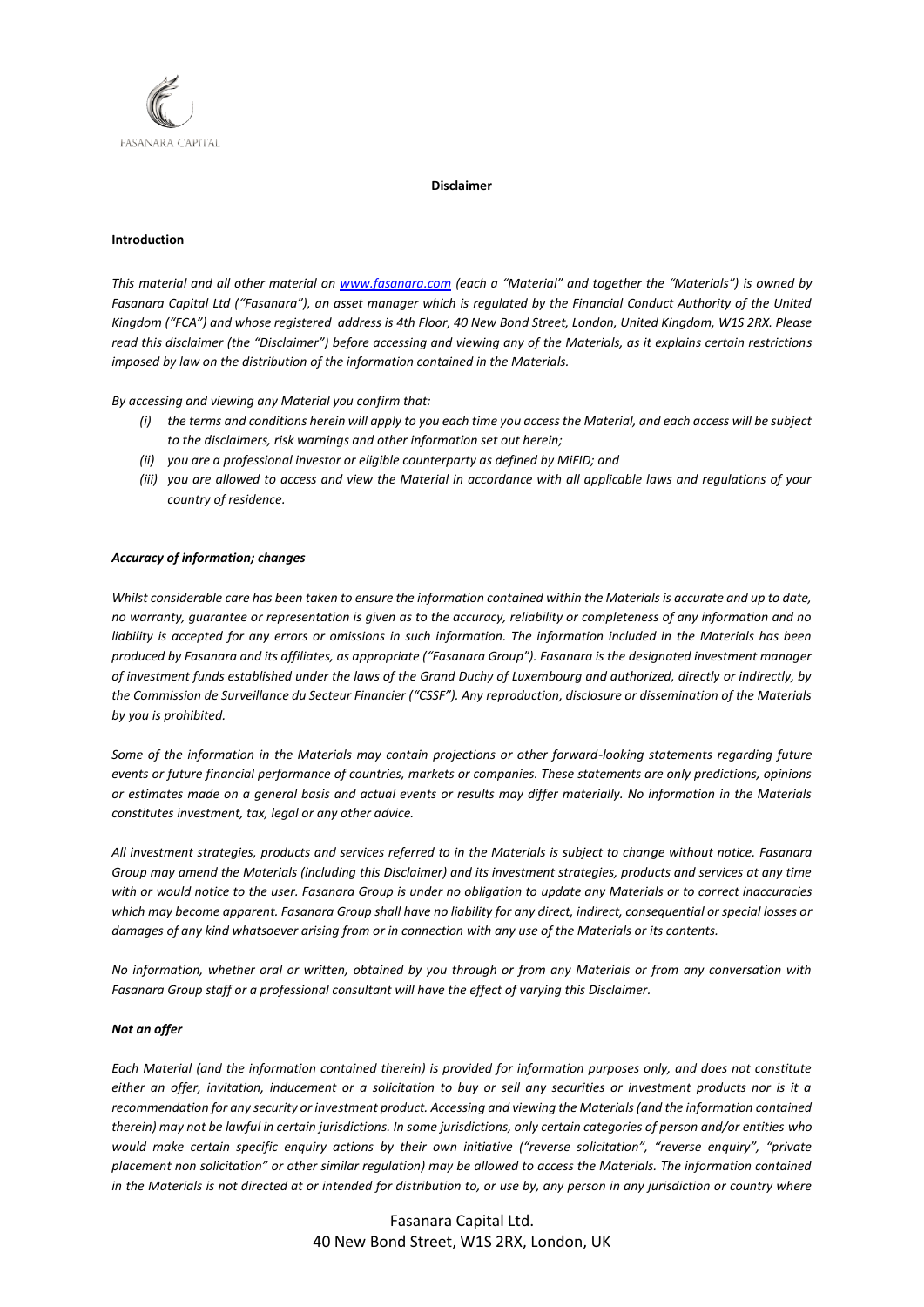

*such use or distribution would be contrary to any applicable local law or regulation or would subject Fasanara Group to any registration or licensing requirement in such jurisdiction. Accordingly, unless an exemption under the relevant securities law is applicable, and/or in case that you would ask for access to any Materials (and/or the information contained therein) to Fasanara Group from your own initiative only (by means of "reverse solicitation", "reverse enquiry", "private placement non solicitation" or other similar regulation), any such securities or investment products referenced in any Materials may not be offered, sold, resold, taken up, exercised, renounced, transferred or delivered, directly or indirectly, in or into any jurisdiction if to do so would constitute a violation of the relevant laws of, or require registration thereof in, such jurisdiction. It is your responsibility to inform yourself of any applicable legal and regulatory restrictions and to ensure that your access and use of this information does not contravene any such restrictions and to observe all applicable laws and regulations of any relevant jurisdiction. Professional advice should be sought in cases of doubt, as any failure to do so may constitute a breach of the securities laws in any such jurisdiction.*

*The funds referred to herein are offered, as part of a formal process, by their current offering materials only. Potential investors should be aware that a Material may not provide all the information which is necessary or desirable to make such a decision and should undertake their own due diligence. The information memorandums and key investor information documents contain more complete information about these funds and should be read carefully in conjunction with the latest annual reports before investing. Depending on the countries where the funds are offered, the information memorandums are supplemented by an addendum containing supplementary information required by the regulations of such jurisdictions.* 

*Investors should be aware that protections provided by relevant local laws and regulations may not apply to investment in the funds referred to herein. It is your responsibility to be aware of the applicable laws and regulations of your country of residence. In particular, UK investors should note that holdings or investments in the funds will not be covered under UK Financial Services Compensation Scheme. Investors will have no right of cancellation under FCA's Cancellation and Withdrawal rules.*

*The funds referred to herein are not registered under the United States Investment Company Act of 1940 and securities issued*  by the funds are not registered under the United States Securities Act of 1933. This is not an offer to sell, nor a solicitation of *an offer to buy, the securities of any fund in the United States, its territories, possessions, or protectorates under its jurisdiction nor to nationals, citizens or residents in any one of those areas.*

*Fasanara Group will not regard any person who accesses and views a Material as its client in relation to any of the investment products or services detailed in a Material. Fasanara Group will not be undertaking arranging activities at any time on behalf of the individuals electing to access and view a Material.*

#### *No investment advice*

*The Materials are provided for information purposes only. Nothing in a Material will constitute legal, tax or investment advice or recommendations. The investment products described may not be available to, or suitable for, all investors. In addition, current levels, bases and reliefs from tax depend on individual circumstances, which may also change in the future. Investors should not invest in the funds unless they understand its nature and the extent to their exposure to risk. Independent professional advice from a suitable authorised person, including tax advice, should be sought before making an investment decision.*

#### *Investment risk*

*The value of any investment made in the funds or otherwise and the income from such can go down as well as up, and the investor may not get back the full amount invested. Past performance is not a guarantee of future returns. Changes in the rate of exchange may also cause the value of overseas investments to go up or down. Funds that invest in asset classes carrying greater risk may have a higher risk of loss of capital.* 

> Fasanara Capital Ltd. 40 New Bond Street, W1S 2RX, London, UK